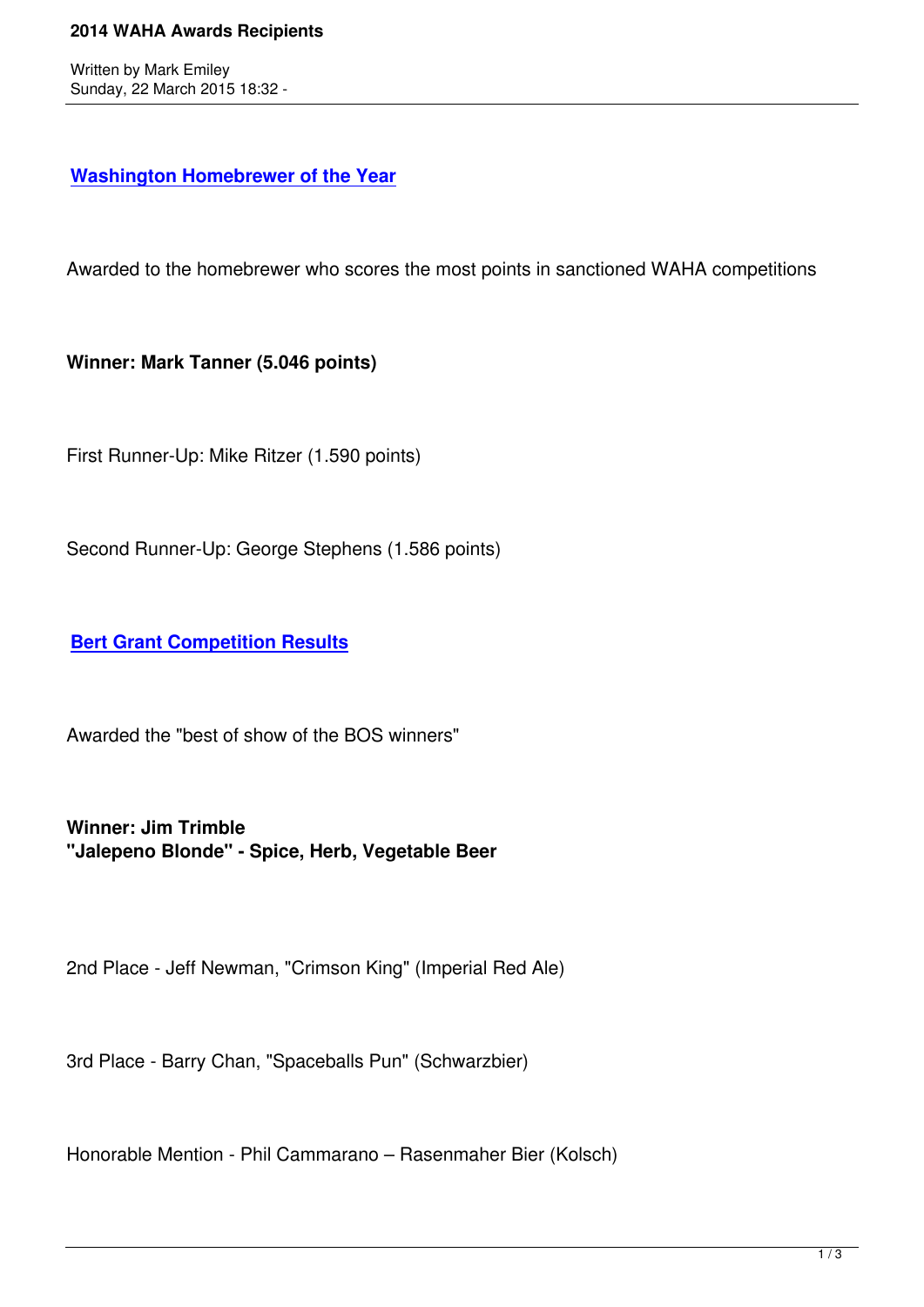## **Golden Mash Paddle**

[Recognizing homebrew](about-us/waha-projects/158?task=view)ers who help progress the Washington Homebrewing scene

**Presented to Eric Wilson**

**Washington Club of the Year**

[Presented in Recognition of Clu](awards/180)b Brewing Skills and Contributions to the Homebrewing Community in Washington State

**The Greater Everett Brewers League**

Congratulations to all of the winners.

**Washington Spirit of Homebrewing Club of the Year** 

[Presented in Recognition of Club's best serving their members a](awards/392)nd the community in Washington State

**The Impaling Alers**